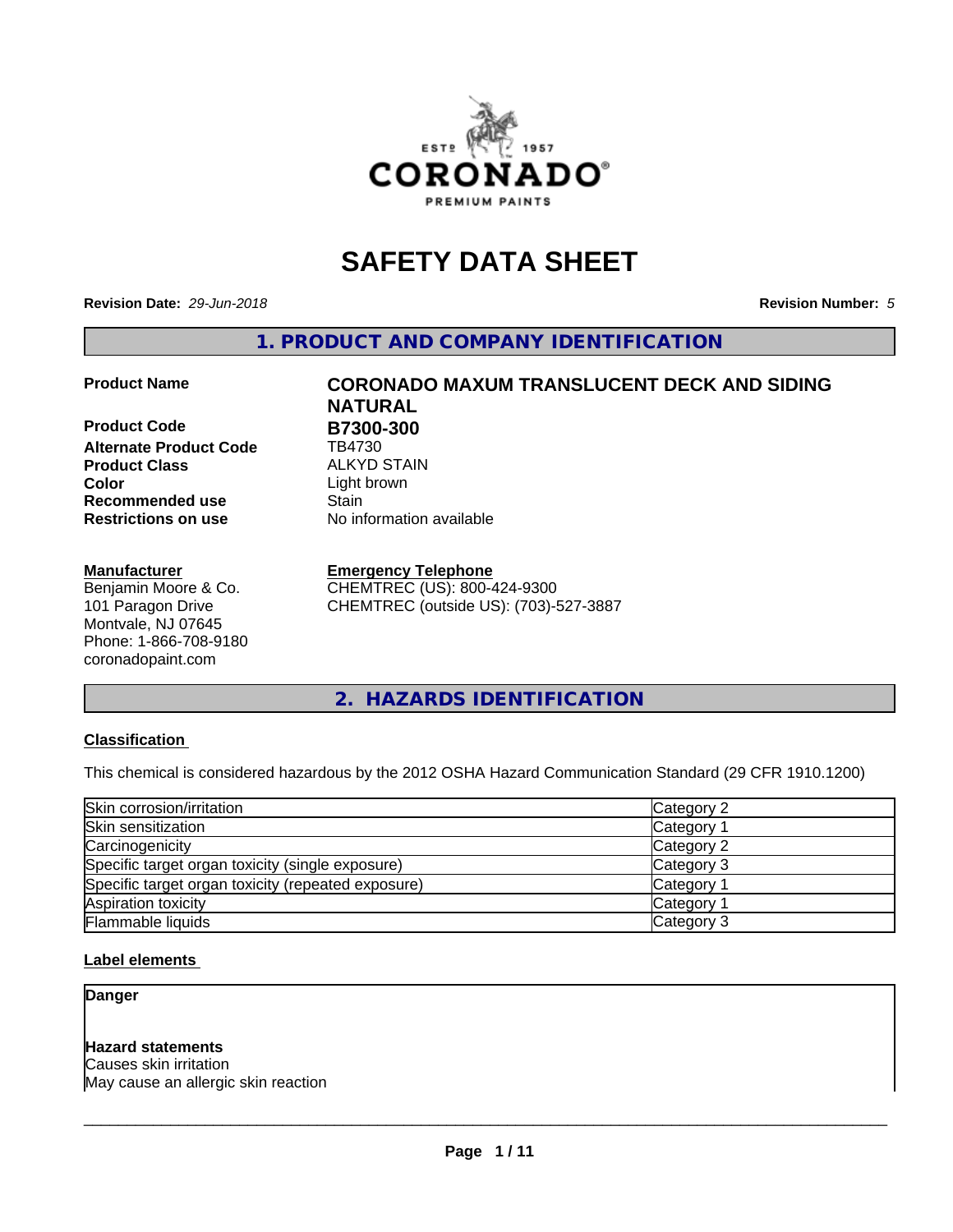Suspected of causing cancer May cause drowsiness or dizziness Causes damage to organs through prolonged or repeated exposure May be fatal if swallowed and enters airways Flammable liquid and vapor

**Appearance** liquid **Odor** solvent

#### **Precautionary Statements - Prevention**

Obtain special instructions before use Do not handle until all safety precautions have been read and understood Use personal protective equipment as required Wash face, hands and any exposed skin thoroughly after handling Contaminated work clothing should not be allowed out of the workplace Wear protective gloves Do not breathe dust/fume/gas/mist/vapors/spray Do not eat, drink or smoke when using this product Use only outdoors or in a well-ventilated area Keep away from heat, hot surfaces, sparks, open flames and other ignition sources. No smoking Keep container tightly closed Ground/bond container and receiving equipment Use explosion-proof electrical/ventilating/lighting/equipment Use only non-sparking tools Take precautionary measures against static discharge Keep cool **Precautionary Statements - Response** IF exposed or concerned: Get medical advice/attention **Skin** If skin irritation or rash occurs: Get medical advice/attention

IF ON SKIN (or hair): Remove/Take off immediately all contaminated clothing. Rinse skin with water/shower Wash contaminated clothing before reuse

#### **Inhalation**

IF INHALED: Remove victim to fresh air and keep at rest in a position comfortable for breathing **Ingestion**

IF SWALLOWED: Immediately call a POISON CENTER or doctor/physician

# Do NOT induce vomiting

**Fire**

In case of fire: Use CO2, dry chemical, or foam for extinction

#### **Precautionary Statements - Storage**

Store locked up Store in a well-ventilated place. Keep container tightly closed

#### **Precautionary Statements - Disposal**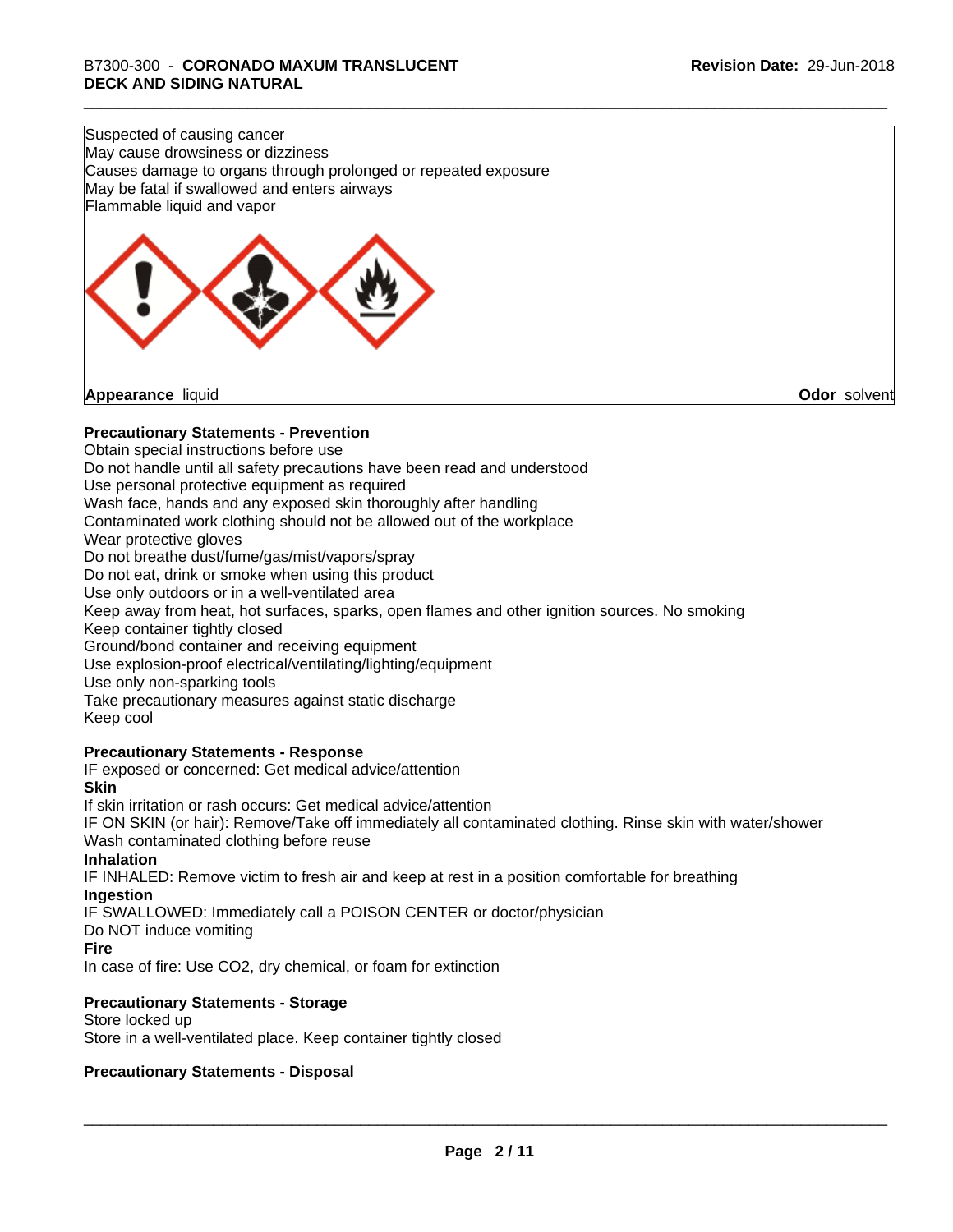Dispose of contents/container to an approved waste disposal plant

#### **Hazards not otherwise classified (HNOC)**

Rags, steel wool or waste soaked with this product may spontaneously catch fire if improperly discarded

#### **Other information**

No information available

# **3. COMPOSITION/INFORMATION ON INGREDIENTS**

| <b>Chemical name</b>                       | <b>CAS No.</b> | Weight-% |
|--------------------------------------------|----------------|----------|
| Distillates, petroleum, hydrotreated light | 64742-47-8     | 40       |
| Stoddard solvent                           | 8052-41-3      | 25       |
| 1H-Isoindole-1,3(2H)-dione,                | 133-07-3       |          |
| 2-[(trichloromethyl)thio]-                 |                |          |
| 1,2,4-Trimethylbenzene                     | 95-63-6        |          |
| Cobalt bis(2-ethylhexanoate)               | 136-52-7       | 0.5      |
| Methyl ethyl ketoxime                      | 96-29-7        | 0.5      |

|                                                  | 4. FIRST AID MEASURES                                                                                                                                                                                                               |
|--------------------------------------------------|-------------------------------------------------------------------------------------------------------------------------------------------------------------------------------------------------------------------------------------|
| <b>General Advice</b>                            | If symptoms persist, call a physician. Show this safety data sheet to the doctor in<br>attendance.                                                                                                                                  |
| <b>Eye Contact</b>                               | Immediately flush with plenty of water. After initial flushing, remove any contact<br>lenses and continue flushing for at least 15 minutes. Keep eye wide open while<br>rinsing. If symptoms persist, call a physician.             |
| <b>Skin Contact</b>                              | Wash off immediately with soap and plenty of water while removing all<br>contaminated clothes and shoes. If skin irritation persists, call a physician. Wash<br>clothing before reuse. Destroy contaminated articles such as shoes. |
| <b>Inhalation</b>                                | Move to fresh air. If symptoms persist, call a physician.<br>If not breathing, give artificial respiration. Call a physician immediately.                                                                                           |
| Ingestion                                        | Clean mouth with water and afterwards drink plenty of water. Do not induce<br>vomiting without medical advice. Never give anything by mouth to an unconscious<br>person. Consult a physician.                                       |
| <b>Protection Of First-Aiders</b>                | Use personal protective equipment.                                                                                                                                                                                                  |
| <b>Most Important</b><br><b>Symptoms/Effects</b> | May cause allergic skin reaction.                                                                                                                                                                                                   |
| <b>Notes To Physician</b>                        | Treat symptomatically.                                                                                                                                                                                                              |
|                                                  | 5. FIRE-FIGHTING MEASURES                                                                                                                                                                                                           |

**Suitable Extinguishing Media** Foam, dry powder or water. Use extinguishing measures that are appropriate to local circumstances and the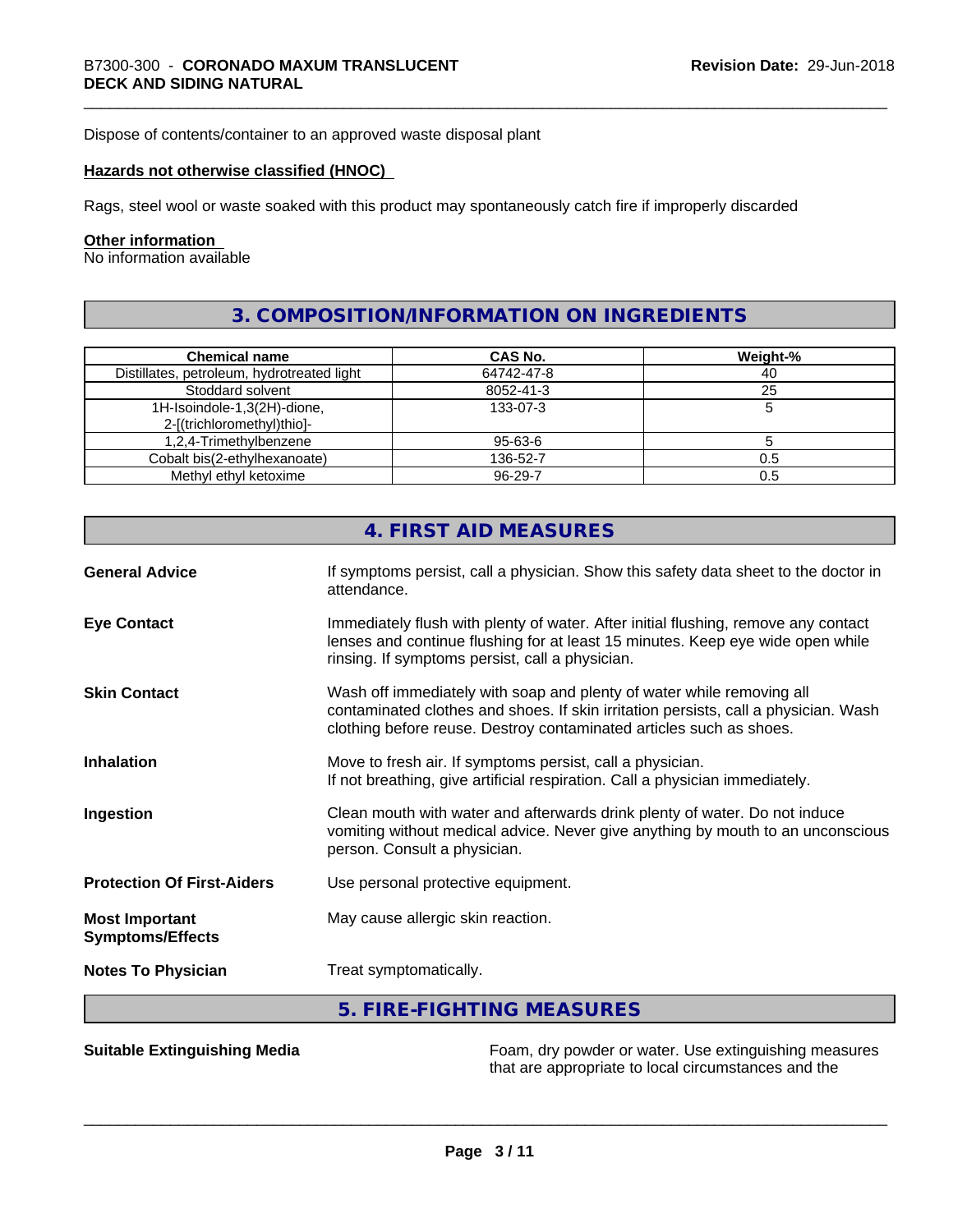|                                                                                  | surrounding environment.                                                                                                                                                                                                                               |
|----------------------------------------------------------------------------------|--------------------------------------------------------------------------------------------------------------------------------------------------------------------------------------------------------------------------------------------------------|
| <b>Protective Equipment And Precautions For</b><br><b>Firefighters</b>           | As in any fire, wear self-contained breathing apparatus<br>pressure-demand, MSHA/NIOSH (approved or equivalent)<br>and full protective gear.                                                                                                           |
| <b>Specific Hazards Arising From The Chemical</b>                                | Combustible material. Closed containers may rupture if<br>exposed to fire or extreme heat. Keep product and empty<br>container away from heat and sources of ignition. Thermal<br>decomposition can lead to release of irritating gases and<br>vapors. |
| <b>Sensitivity To Mechanical Impact</b>                                          | No                                                                                                                                                                                                                                                     |
| <b>Sensitivity To Static Discharge</b>                                           | Yes                                                                                                                                                                                                                                                    |
| <b>Flash Point Data</b><br>Flash Point (°F)<br>Flash Point (°C)<br><b>Method</b> | 105.0<br>40.6<br><b>PMCC</b>                                                                                                                                                                                                                           |
| <b>Flammability Limits In Air</b>                                                |                                                                                                                                                                                                                                                        |
| Lower flammability limit:<br><b>Upper flammability limit:</b>                    | Not available<br>Not available                                                                                                                                                                                                                         |
| <b>NFPA</b><br>Health: 1<br><b>Flammability: 2</b>                               | <b>Instability: 0</b><br><b>Special: Not Applicable</b>                                                                                                                                                                                                |
|                                                                                  |                                                                                                                                                                                                                                                        |

#### **NFPA Legend**

- 0 Not Hazardous
- 1 Slightly
- 2 Moderate
- 3 High
- 4 Severe

*The ratings assigned are only suggested ratings, the contractor/employer has ultimate responsibilities for NFPA ratings where this system is used.*

*Additional information regarding the NFPA rating system is available from the National Fire Protection Agency (NFPA) at www.nfpa.org.*

# **6. ACCIDENTAL RELEASE MEASURES**

| <b>Personal Precautions</b>      | Use personal protective equipment. Remove all sources of ignition.                                                                                                                                                                                                                                         |
|----------------------------------|------------------------------------------------------------------------------------------------------------------------------------------------------------------------------------------------------------------------------------------------------------------------------------------------------------|
| <b>Other Information</b>         | Prevent further leakage or spillage if safe to do so. Do not allow material to<br>contaminate ground water system. Prevent product from entering drains. Do not<br>flush into surface water or sanitary sewer system. Local authorities should be<br>advised if significant spillages cannot be contained. |
| <b>Environmental precautions</b> | See Section 12 for additional Ecological Information.                                                                                                                                                                                                                                                      |
| <b>Methods for Cleaning Up</b>   | Dam up. Soak up with inert absorbent material. Pick up and transfer to properly<br>labeled containers. Clean contaminated surface thoroughly.                                                                                                                                                              |
|                                  |                                                                                                                                                                                                                                                                                                            |

## **7. HANDLING AND STORAGE**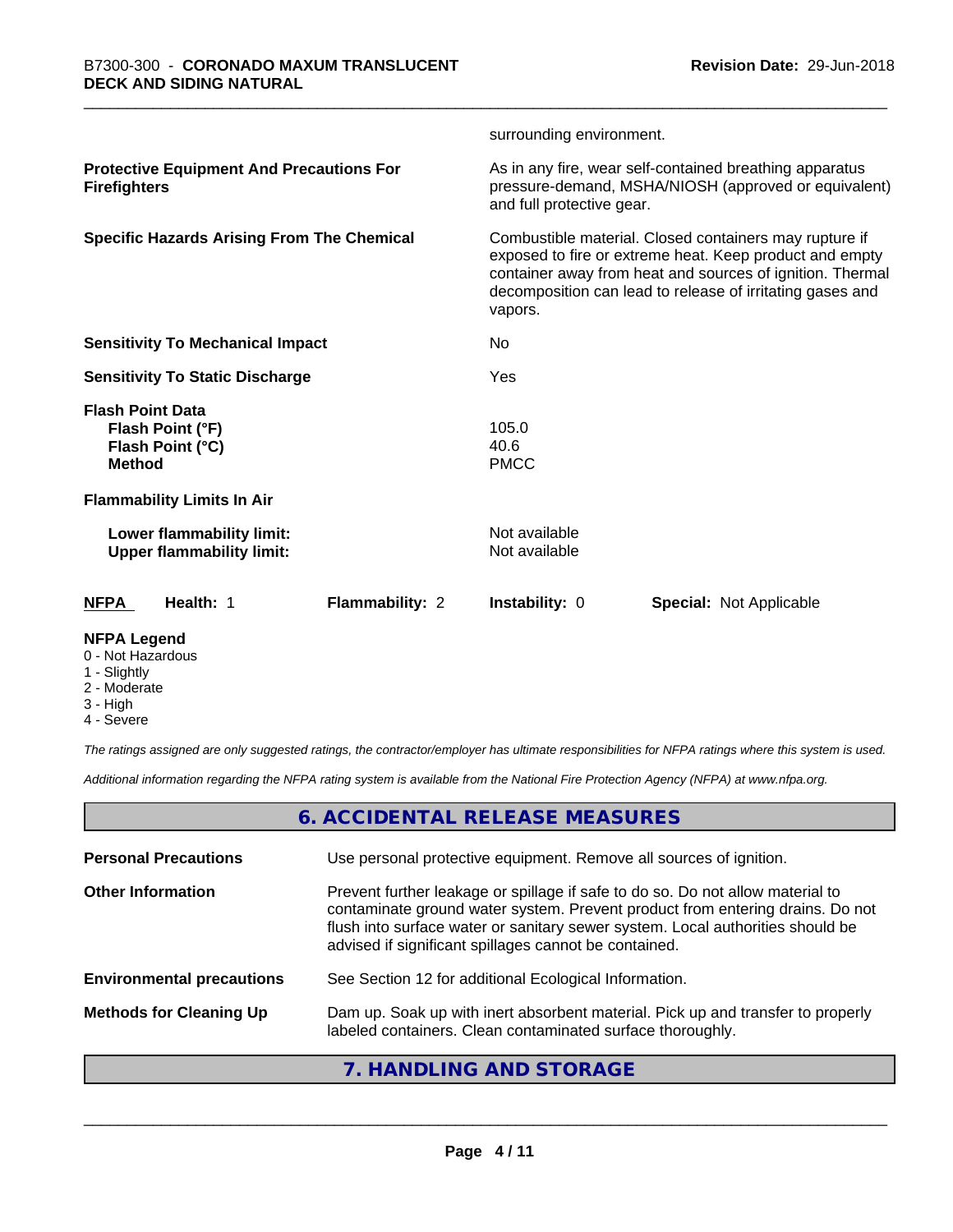| <b>Handling</b>               | Use only in area provided with appropriate exhaust ventilation. Do not breathe<br>vapors or spray mist. Wear personal protective equipment. Take precautionary<br>measures against static discharges. To avoid ignition of vapors by static electricity<br>discharge, all metal parts of the equipment must be grounded. Keep away from<br>open flames, hot surfaces and sources of ignition. |
|-------------------------------|-----------------------------------------------------------------------------------------------------------------------------------------------------------------------------------------------------------------------------------------------------------------------------------------------------------------------------------------------------------------------------------------------|
| <b>Storage</b>                | Keep containers tightly closed in a dry, cool and well-ventilated place. Keep away<br>from heat. Keep away from open flames, hot surfaces and sources of ignition.<br>Keep in properly labeled containers. Keep out of the reach of children.                                                                                                                                                 |
|                               | <b>DANGER</b> - Rags, steel wool or waste soaked with this product may<br>spontaneously catch fire if improperly discarded. Immediately after use, place<br>rags, steel wool or waste in a sealed water-filled metal container.                                                                                                                                                               |
| <b>Incompatible Materials</b> | Incompatible with strong acids and bases and strong oxidizing agents.                                                                                                                                                                                                                                                                                                                         |

# **8. EXPOSURE CONTROLS / PERSONAL PROTECTION**

#### **Exposure Limits**

| <b>Chemical name</b> | <b>ACGIH TLV</b> | <b>OSHA PEL</b>                        |
|----------------------|------------------|----------------------------------------|
| Stoddard solvent     | TWA<br>100 ppm   | 500 ppm -<br><b>TWA</b>                |
|                      |                  | <b>TWA</b><br>2900 mg/m <sup>3</sup> - |

#### **Legend**

ACGIH - American Conference of Governmental Industrial Hygienists Exposure Limits OSHA - Occupational Safety & Health Administration Exposure Limits N/E - Not Established

**Engineering Measures** Ensure adequate ventilation, especially in confined areas.

#### **Personal Protective Equipment**

| <b>Eye/Face Protection</b><br><b>Skin Protection</b><br><b>Respiratory Protection</b> | Safety glasses with side-shields.<br>Long sleeved clothing. Protective gloves.<br>In operations where exposure limits are exceeded, use a NIOSH approved<br>respirator that has been selected by a technically qualified person for the specific<br>work conditions. When spraying the product or applying in confined areas, wear a<br>NIOSH approved respirator specified for paint spray or organic vapors. |
|---------------------------------------------------------------------------------------|----------------------------------------------------------------------------------------------------------------------------------------------------------------------------------------------------------------------------------------------------------------------------------------------------------------------------------------------------------------------------------------------------------------|
| <b>Hygiene Measures</b>                                                               | Avoid contact with skin, eyes and clothing. Remove and wash contaminated<br>clothing before re-use. Wash thoroughly after handling. When using do not eat,<br>drink or smoke.                                                                                                                                                                                                                                  |

# **9. PHYSICAL AND CHEMICAL PROPERTIES**

**Appearance** liquid<br> **Appearance** liquid<br> **Odor** solver **Density (lbs/gal)** 7.25 - 7.35<br>**Specific Gravity** 0.87 - 0.89 **Specific Gravity** 

**Odor** solvent **Odor Threshold** No information available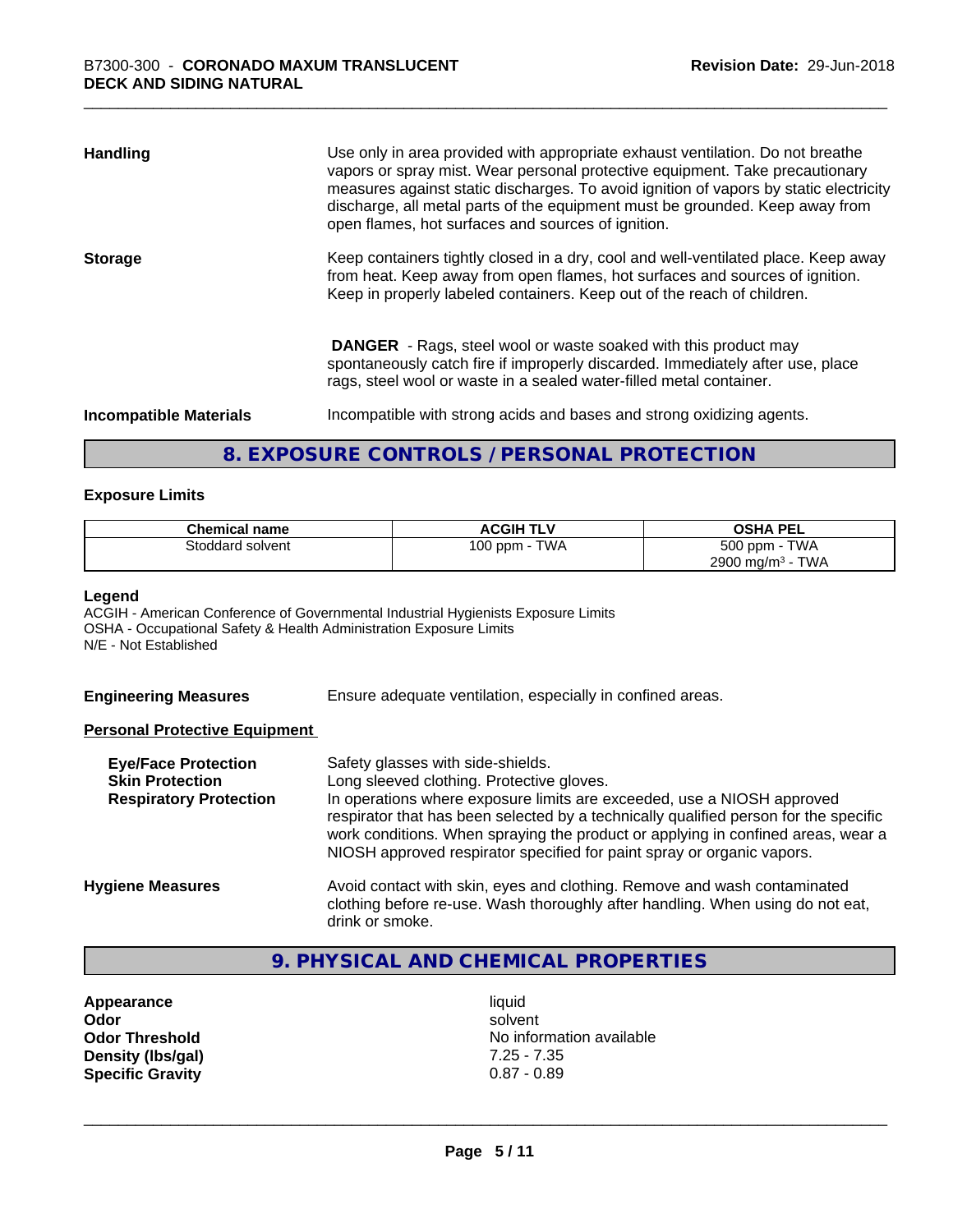**Viscosity (cps)** <br> **Viscosity (cps)** No information available<br>
No information available<br>
No information available **Water solubility**<br> **Evaporation Rate**<br> **Evaporation Rate**<br> **Evaporation Rate Vapor** pressure @20 °C (kPa) **Vapor density No information available Wt. % Solids** 35 - 45 **Vol. % Solids Wt. % Volatiles** 55 - 65 **Vol. % Volatiles** 65 - 75 **VOC Regulatory Limit (g/L)** <550 **Boiling Point (°F)** 279.0 **Boiling Point (°C)**<br>Freezing Point (°F) **Freezing Point (°C)** No information available **Flash Point (°F)** 105.0 **Flash Point (°C)** 40.6 **Method** PMCC **Flammability (solid, gas)** Not applicable **Upper flammability limit:** No information available **Lower flammability limit:** No information available **Autoignition Temperature (°F)** No information available **Autoignition Temperature (°C)** No information available **Decomposition Temperature (°F)**<br> **Decomposition Temperature (°C)** No information available<br>
No information available **Decomposition Temperature (°C)**<br>Partition coefficient

**pH**<br>
Viscosity (cps) The Contract of the Contract of No information available<br>
No information available **Solubility(ies)** No information available No information available<br>No information available **No information available No information available** 

# **10. STABILITY AND REACTIVITY**

| <b>Reactivity</b>                         | Not Applicable                                                                           |
|-------------------------------------------|------------------------------------------------------------------------------------------|
| <b>Chemical Stability</b>                 | Stable under normal conditions. Hazardous polymerisation<br>does not occur.              |
| <b>Conditions to avoid</b>                | Keep away from open flames, hot surfaces, static<br>electricity and sources of ignition. |
| <b>Incompatible Materials</b>             | Incompatible with strong acids and bases and strong<br>oxidizing agents.                 |
| <b>Hazardous Decomposition Products</b>   | Thermal decomposition can lead to release of irritating<br>gases and vapors.             |
| <b>Possibility of hazardous reactions</b> | None under normal conditions of use.                                                     |

### **11. TOXICOLOGICAL INFORMATION**

#### **Product Information**

**Information on likely routes of exposure**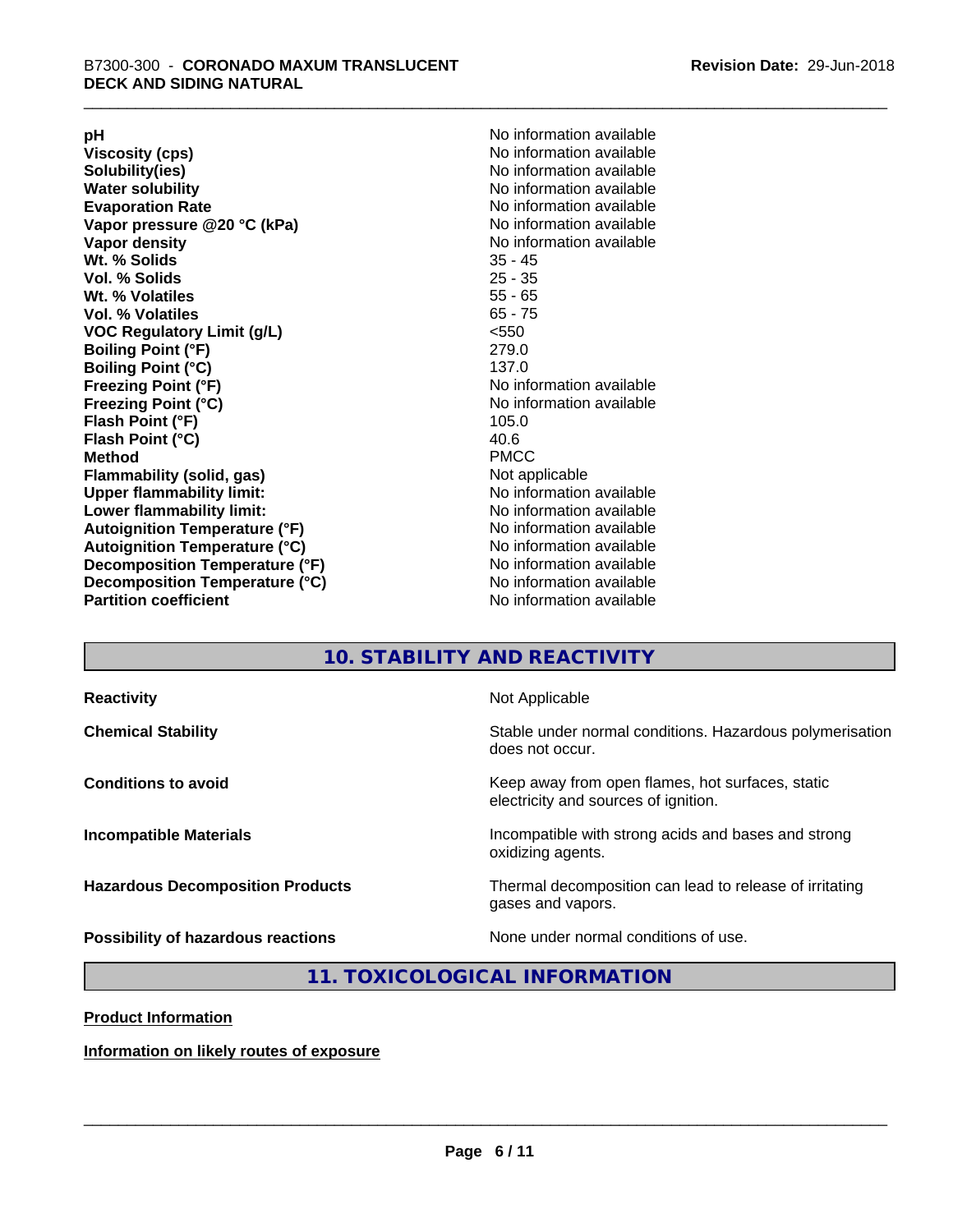| <b>Principal Routes of Exposure</b> | Eye contact, skin contact and inhalation.                                                                                                                                                                                            |
|-------------------------------------|--------------------------------------------------------------------------------------------------------------------------------------------------------------------------------------------------------------------------------------|
| <b>Acute Toxicity</b>               |                                                                                                                                                                                                                                      |
| <b>Product Information</b>          | Repeated or prolonged exposure to organic solvents may lead to permanent brain<br>and nervous system damage. Intentional misuse by deliberately concentrating and<br>inhaling vapors may be harmful or fatal.                        |
|                                     | Symptoms related to the physical, chemical and toxicological characteristics                                                                                                                                                         |
| <b>Symptoms</b>                     | No information available.                                                                                                                                                                                                            |
|                                     | Delayed and immediate effects as well as chronic effects from short and long-term exposure                                                                                                                                           |
| Eye contact                         | Contact with eyes may cause irritation.                                                                                                                                                                                              |
| <b>Skin contact</b>                 | May cause skin irritation and/or dermatitis. Prolonged skin contact may defat the<br>skin and produce dermatitis.                                                                                                                    |
| Ingestion                           | Ingestion may cause irritation to mucous membranes. Small amounts of this<br>product aspirated into the respiratory system during ingestion or vomiting may<br>cause mild to severe pulmonary injury, possibly progressing to death. |
| Inhalation                          | High vapor / aerosol concentrations are irritating to the eyes, nose, throat and<br>lungs and may cause headaches, dizziness, drowsiness, unconsciousness, and<br>other central nervous system effects.                              |
| <b>Sensitization</b>                | May cause an allergic skin reaction.                                                                                                                                                                                                 |
| <b>Neurological Effects</b>         | No information available.                                                                                                                                                                                                            |
| <b>Mutagenic Effects</b>            | No information available.                                                                                                                                                                                                            |
| <b>Reproductive Effects</b>         | No information available.                                                                                                                                                                                                            |
| <b>Developmental Effects</b>        | No information available.                                                                                                                                                                                                            |
| <b>Target organ effects</b>         | No information available.                                                                                                                                                                                                            |
| <b>STOT - repeated exposure</b>     | No information available.                                                                                                                                                                                                            |
| <b>STOT - single exposure</b>       | No information available.                                                                                                                                                                                                            |
| Other adverse effects               | No information available.                                                                                                                                                                                                            |
| <b>Aspiration Hazard</b>            | May be harmful if swallowed and enters airways. Small amounts of this product<br>aspirated into the respiratory system during ingestion or vomiting may cause mild<br>to severe pulmonary injury, possibly progressing to death.     |

#### **Numerical measures of toxicity**

#### **The following values are calculated based on chapter 3.1 of the GHS document**

| ATEmix (oral)                           | 12015 mg/kg |
|-----------------------------------------|-------------|
| <b>ATEmix (dermal)</b>                  | 5233 mg/kg  |
| ATEmix (inhalation-dust/mist) 55.4 mg/L |             |

#### **Component Information**

#### **Acute Toxicity**

Distillates, petroleum, hydrotreated light LD50 Oral: > 5,000 mg/kg (Rat) LD50 Dermal: > 3,000 mg/kg (Rabbit) Stoddard solvent LD50 Oral: > 5,000 mg/kg (Rat) LD50 Dermal:  $> 3160$  mg/kg (Rabbit)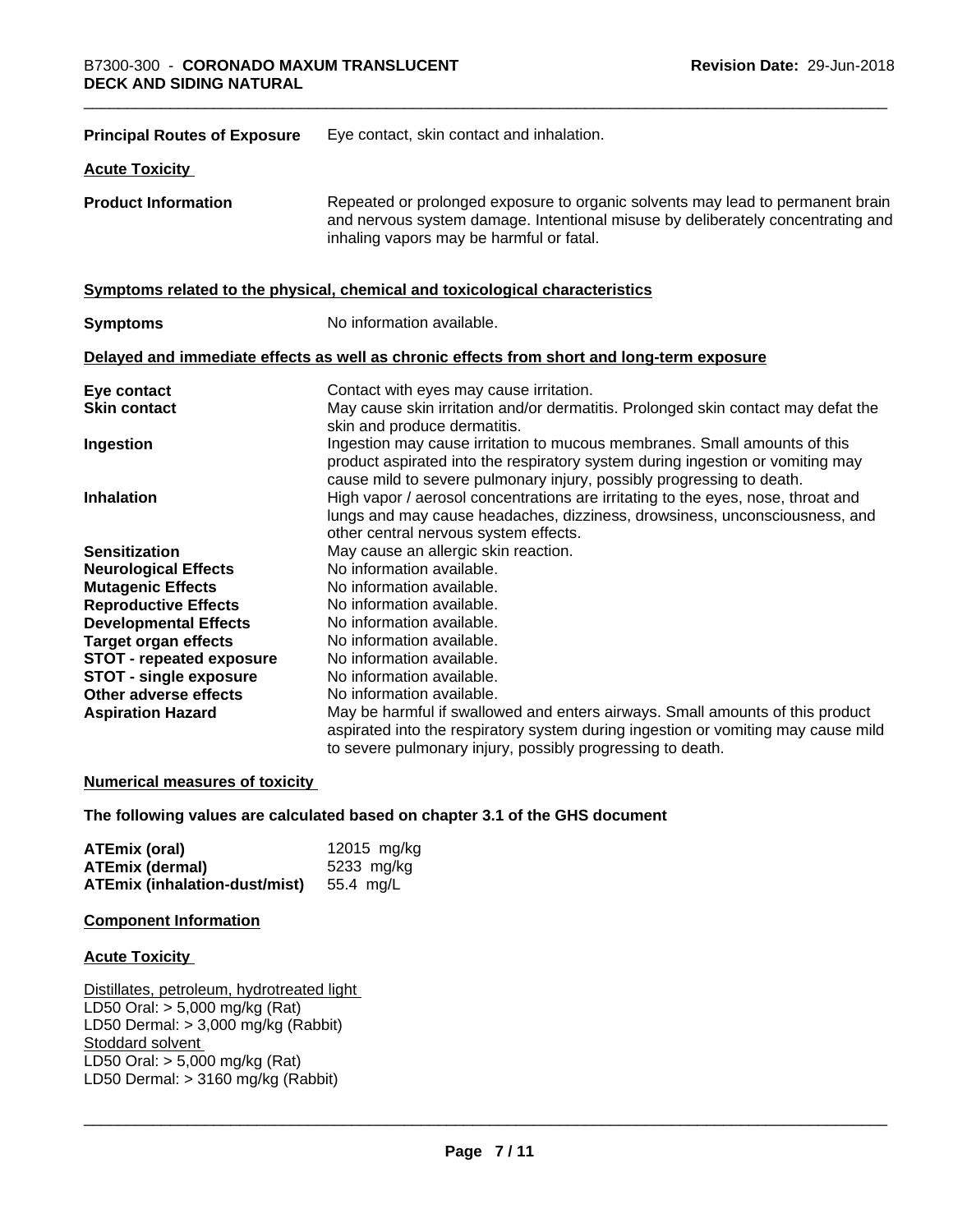LC50 Inhalation (Vapor): > 6.1 mg/L (Rat) 1H-Isoindole-1,3(2H)-dione, 2-[(trichloromethyl)thio]- LD50 Oral: 2636 mg/kg (Rat) LD50 Dermal: > 22600 mg/kg (Rabbit) LC50 Inhalation (Vapor):  $>$  5000 mg/m<sup>3</sup> 1,2,4-Trimethylbenzene LD50 Oral: 5000 mg/kg (Rat) LC50 Inhalation (Vapor): 18000 mg/m<sup>3</sup> (Rat, 4 hr.) Methyl ethyl ketoxime LD50 Oral: 930 mg/kg (Rat) LD50 Dermal: 200 µL/kg (Rabbit) LC50 Inhalation (Vapor): > 4.8 mg/L (Rat)

#### **Carcinogenicity**

*The information below indicateswhether each agency has listed any ingredient as a carcinogen:.*

| <b>Chemical name</b>         | <b>IARC</b>               | <b>NTP</b> | OSHA   |
|------------------------------|---------------------------|------------|--------|
|                              | .<br>2B<br>Possible Human |            | ∟isted |
| Cobalt bis(2-ethylhexanoate) | Carcinoɑen                |            |        |

• Cobalt and cobalt compounds are listed as possible human carcinogens by IARC (2B). However, there is inadequate evidence of the carcinogenicity of cobalt and cobalt compounds in humans.

#### **Legend**

IARC - International Agency for Research on Cancer NTP - National Toxicity Program OSHA - Occupational Safety & Health Administration

**12. ECOLOGICAL INFORMATION**

## **Ecotoxicity Effects**

The environmental impact of this product has not been fully investigated.

#### **Product Information**

#### **Acute Toxicity to Fish**

No information available

#### **Acute Toxicity to Aquatic Invertebrates**

No information available

#### **Acute Toxicity to Aquatic Plants**

No information available

#### **Persistence / Degradability**

No information available.

#### **Bioaccumulation**

There is no data for this product.

#### **Mobility in Environmental Media**

No information available.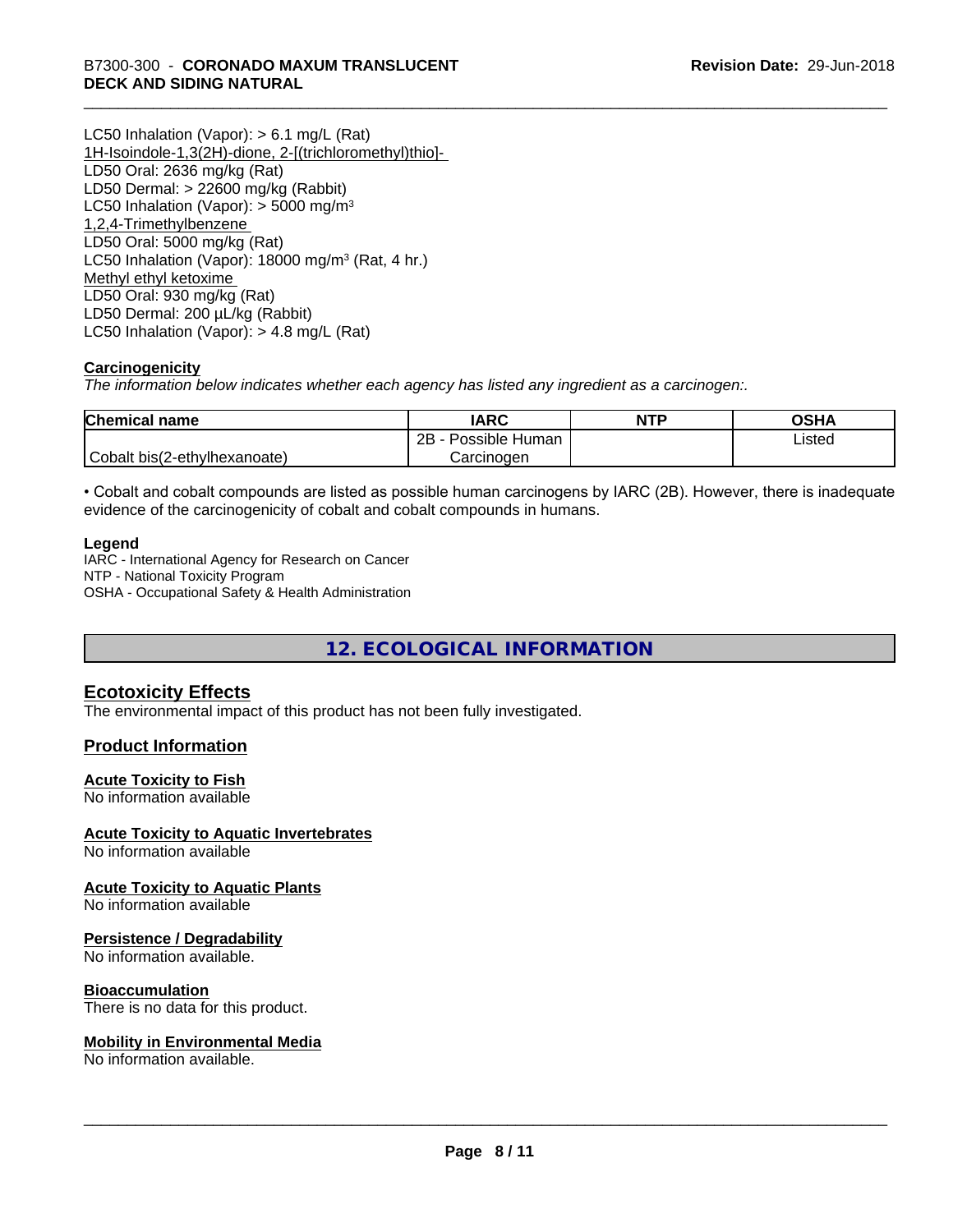**Ozone**

No information available

#### **Component Information**

#### **Acute Toxicity to Fish**

Methyl ethyl ketoxime LC50: 48 mg/L (Bluegill sunfish - 96 hr.)

#### **Acute Toxicity to Aquatic Invertebrates**

Methyl ethyl ketoxime EC50: 750 mg/L (Daphnia magna - 48 hr.)

#### **Acute Toxicity to Aquatic Plants**

No information available

|                                | 13. DISPOSAL CONSIDERATIONS                                                                                                                                                                                               |
|--------------------------------|---------------------------------------------------------------------------------------------------------------------------------------------------------------------------------------------------------------------------|
| <b>Waste Disposal Method</b>   | Dispose of in accordance with federal, state, and local regulations. Local<br>requirements may vary, consult your sanitation department or state-designated<br>environmental protection agency for more disposal options. |
| <b>Empty Container Warning</b> | Emptied containers may retain product residue. Follow label warnings even after<br>container is emptied. Residual vapors may explode on ignition.                                                                         |

#### **14. TRANSPORT INFORMATION**

| <b>DOT</b> |
|------------|
|------------|

| <b>Proper Shipping Name</b> | <b>PAINT</b>                                               |
|-----------------------------|------------------------------------------------------------|
| <b>Hazard class</b>         |                                                            |
| UN-No.                      | UN1263                                                     |
| <b>Packing Group</b>        | Ш                                                          |
| <b>Description</b>          | UN1263, PAINT, 3, III, Marine Pollutant (Stoddard solvent) |

In the US this material may be reclassified as a Combustible Liquid and is not regulated in containers of less than 119 gallons (450 liters) via surface transportation (refer to 49CFR173.120(b)(2) for further information).

| IMDG / IMO  | Contact the preparer for further information. |
|-------------|-----------------------------------------------|
| ICAO / IATA | Contact the preparer for further information. |

**15. REGULATORY INFORMATION**

### **International Inventories**

| <b>TSCA: United States</b> | Yes - All components are listed or exempt. |
|----------------------------|--------------------------------------------|
| <b>DSL: Canada</b>         | Yes - All components are listed or exempt. |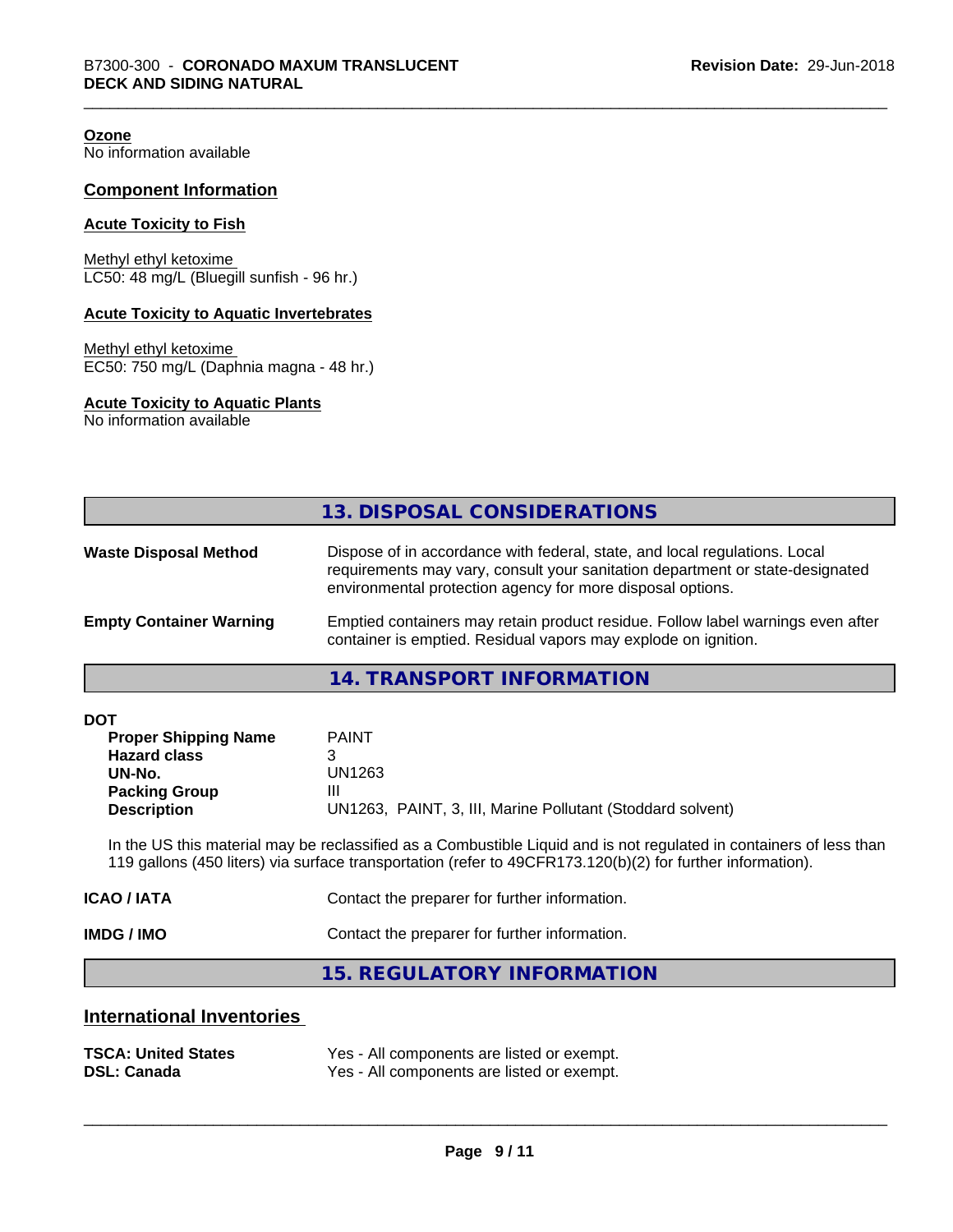### **Federal Regulations**

| SARA 311/312 hazardous categorization |     |  |
|---------------------------------------|-----|--|
| Acute health hazard                   | Yes |  |
| Chronic Health Hazard                 | Yes |  |
| Fire hazard                           | Yes |  |
| Sudden release of pressure hazard     | Nο  |  |
| Reactive Hazard                       | No  |  |

#### **SARA 313**

Section 313 of Title III of the Superfund Amendments and Reauthorization Act of 1986 (SARA). This product contains a chemical or chemicals which are subject to the reporting requirements of the Act and Title 40 of the Code of Federal Regulations, Part 372:

| <b>Chemical name</b>                                      | <b>CAS No.</b> | Weight-% | <b>CERCLA/SARA 313</b><br>(de minimis concentration) |
|-----------------------------------------------------------|----------------|----------|------------------------------------------------------|
| 1H-Isoindole-1,3(2H)-dione,<br>2-[(trichloromethyl)thio]- | 133-07-3       |          |                                                      |
| 1,2,4-Trimethylbenzene                                    | 95-63-6        |          | 1.0                                                  |

#### **Clean Air Act,Section 112 Hazardous Air Pollutants (HAPs) (see 40 CFR 61)**

This product contains the following HAPs:

*None*

#### **US State Regulations**

#### **California Proposition 65**

**A** WARNING: Cancer and Reproductive Harm– www.P65warnings.ca.gov

#### **State Right-to-Know**

| <b>Chemical name</b>        | <b>Massachusetts</b> | <b>New Jersey</b> | Pennsylvania |
|-----------------------------|----------------------|-------------------|--------------|
| Stoddard solvent            |                      |                   |              |
| 1H-Isoindole-1,3(2H)-dione, |                      |                   |              |
| 2-[(trichloromethyl)thio]-  |                      |                   |              |
| 1,2,4-Trimethylbenzene      |                      |                   |              |

#### **Legend**

X - Listed

# **16. OTHER INFORMATION**

**HMIS** - **Health:** 1\* **Flammability:** 2 **Reactivity:** 0 **PPE:** -

 $\overline{\phantom{a}}$  ,  $\overline{\phantom{a}}$  ,  $\overline{\phantom{a}}$  ,  $\overline{\phantom{a}}$  ,  $\overline{\phantom{a}}$  ,  $\overline{\phantom{a}}$  ,  $\overline{\phantom{a}}$  ,  $\overline{\phantom{a}}$  ,  $\overline{\phantom{a}}$  ,  $\overline{\phantom{a}}$  ,  $\overline{\phantom{a}}$  ,  $\overline{\phantom{a}}$  ,  $\overline{\phantom{a}}$  ,  $\overline{\phantom{a}}$  ,  $\overline{\phantom{a}}$  ,  $\overline{\phantom{a}}$ 

# **HMIS Legend**

0 - Minimal Hazard